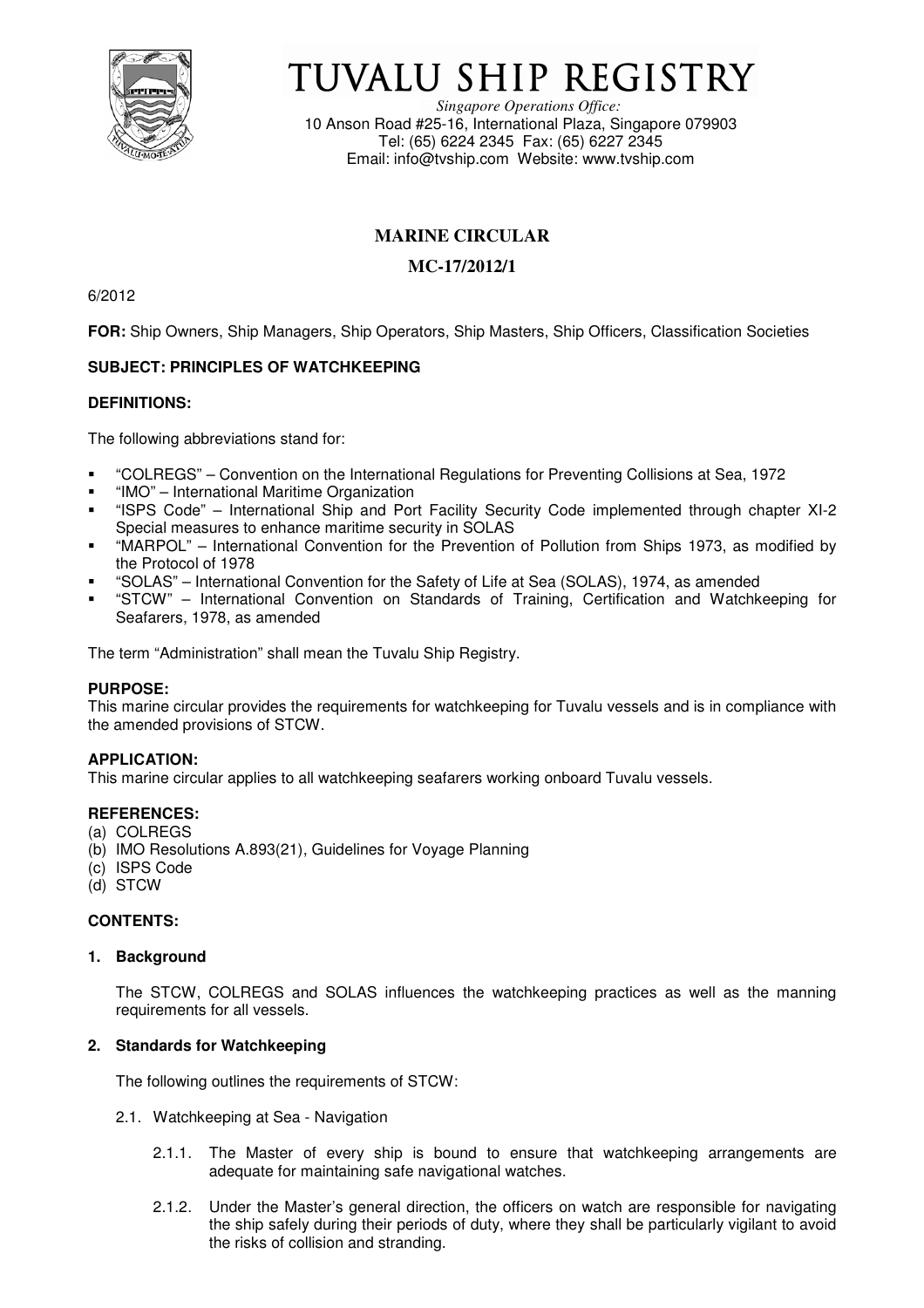- 2.1.3. The officer in charge of the watch during his/her period of duty is the Master's representative and is primarily responsible at all times for the safe navigation of the ship and for complying with COLREGS.
- 2.2. Watchkeeping at Sea Engine

The Chief Engineer of every ship is bound, in consultation with the master, to ensure that watchkeeping arrangements are adequate for maintaining safe engineering watches.

- 2.3. Fitness for Duty
	- 2.3.1. All persons who are assigned duty as officer in charge of a watch or as a rating forming part of a watch shall be provided a minimum of 10 hours of rest in any 24 hour period.
	- 2.3.2. The hours of rest may be divided into no more than two (2) periods, one (1) of which shall be at least six (6) hours in length.
	- 2.3.3. During overriding operational conditions, the minimum period of 10 hours may be reduced to a minimum of six (6) consecutive hours on condition that:
		- 2.3.3.1. any such reduction shall not extend beyond two (2) days; and
		- 2.3.3.2. not less than 70 hours of rest shall be provided in each seven (7) day period.
- 2.4. Protection of the Marine Environment

The Master, officers and ratings shall be aware of the serious effects of operational or accidental pollution of the marine environment and shall take all possible precautions to prevent such pollution, particularly within the framework of relevant international and port regulations.

- 2.5. Look-Outs
	- 2.5.1. A proper look-out shall be maintained at all times in compliance with Rule 5 of COLREGS and shall serve the purpose of:
		- 2.5.1.1. maintaining a continuous state of vigilance by sight and hearing as well as by all other available means, with regard to any significant change in the operating environment;
		- 2.5.1.2. fully appraising the situation and the risk of collision, stranding and other dangers to navigation; and
		- 2.5.1.3. detecting ships or aircraft in distress, shipwrecked persons, wrecks, debris and other hazards to safe navigation.

#### **3. Standards for Ratings Required on Watch**

The STCW does not specify how many ratings should be included in a navigational or engine room watch.

As such, this Administration has produced the following requirements for Tuvalu vessels:

- 3.1. Navigational Watch
	- 3.1.1. When only one (1) rating forms part of a navigational watch, the watchstander shall be qualified as an Able Seafarer or GP-1.
	- 3.1.2. When more than one (1) rating is included in a navigational watch only one (1) needs to be qualified as an Able Seafarer.
	- 3.1.3. All watchstanders shall be qualified and hold certification prescribed for navigational rating watchstanders to the standards prescribed in A-II/4 or 5 of STCW according to the duties they are required to perform.